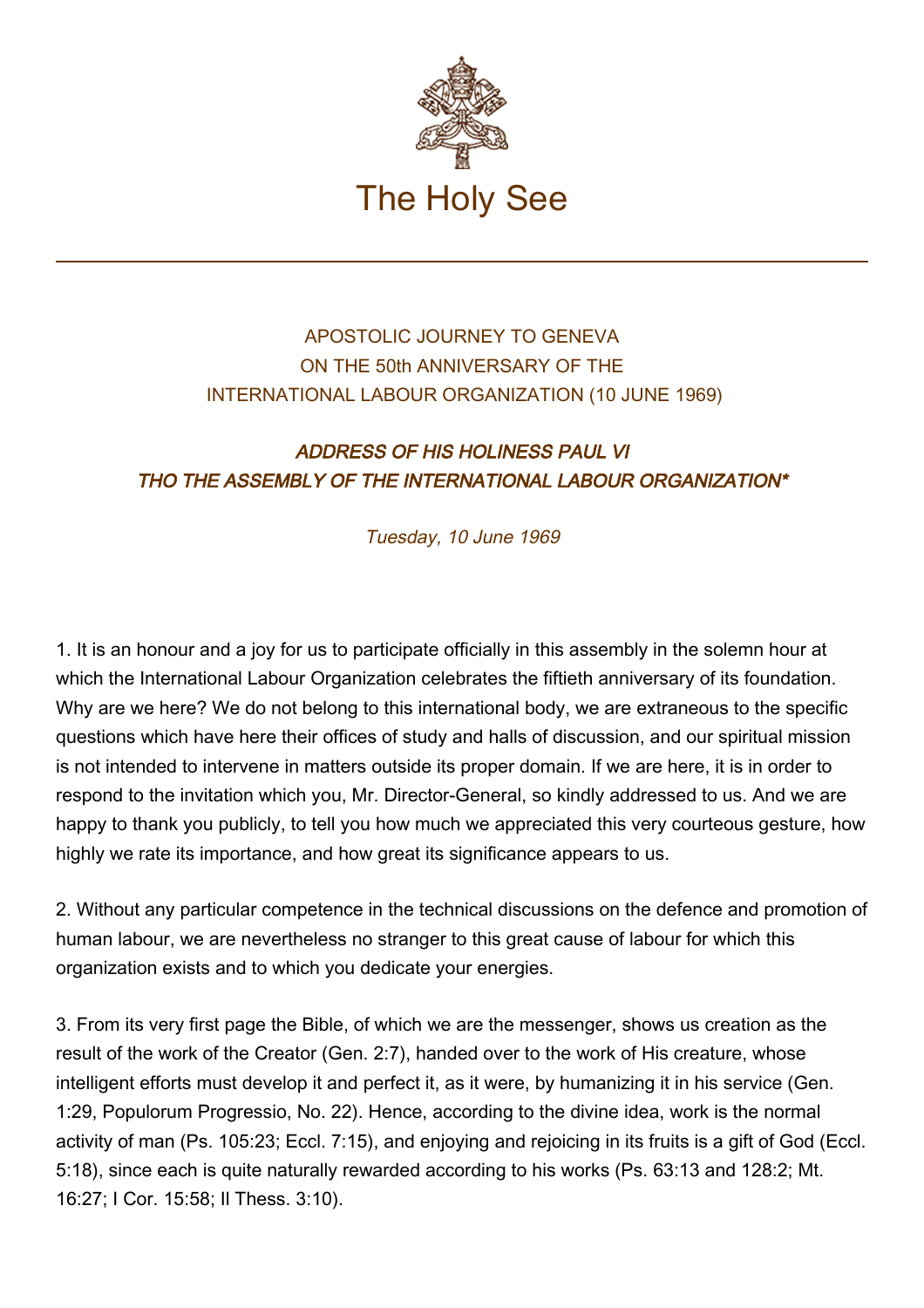4. Through the pages of the Bible, labour is seen as a basic fact of the human condition, so much so that, when He became one of us (Jn. 1:14), the Son of God also and at the same time became a worker, and was naturally referred to in His entourage by the profession of his family: Jesus was known as "the son of the carpenter" (Mt. 13:55). The labour of man thereby acquired the highest imaginable titles of nobility, and you have ensured their presence, in the place of honour at the headquarters of your Organization, in that admirable fresco by Maurice Denis, dedicated to the dignity of work, in which Christ brings the Good News to the workers who surround Him, who are themselves also sons of God and brothers to each other.

5. While there is no need for us to evoke the history of the birth and growth of your Organization, yet we cannot pass over in silence, in this hospitable land, the work of pioneers such as Bishop Mermillod and the Union of Fribourg, the admirable example given by the Protestant industrialist Daniel le Grand, and the fruitful initiative of the Catholic, Gaspard Decurtins, which was the first germ of an international conference on labour. And how could we forget that on the fortieth anniversary of Leo Encyclical on the condition of labour your first Director desired to render homage to "the tenacious workers for social justice, among them those who based themselves on the Encyclical Rerum Novarum" [Quoted by A. Le Roy: Catholicisme social et Organisation Internationale du Travail (Paris, Spes, 1937), p. 16]. And the officials of the International Labour Office, when drawing up the balance in The International Labour Organization: The First Decade, did not hesitate to recognize that "the great movement which was originated in the Roman Catholic Church by the Encyclical Rerum Novarum of 1891 has proved extremely fruitful" [The International Labour Organisation: The First Decade (London, Allen & Unwin, 1931), p. 359].

6. The sympathy of the Church towards your Organization, and for the whole world of labour, was unceasingly manifested from then on, most particularly in Pius XI's Encyclical Quadragesimo Anno (15 May 1931, No. 24), In Pius XII's address to the Governing Body of the International Labour Office (19 Nov. 1954), and in the Encyclical Mater et Magistra where John XXIII expressed his "heartfelt appreciation to the International Labour Organization, which... has been making its effective and precious contribution to the establishment in the world of a socio-economic order marked by justice and humanity, and one in which the lawful demands of the workers are recognized and defended" (15 May 1961, No. 103). We ourself had the pleasure of promulgating, at the close of the Vatican Ecumenical Council, the Pastoral Constitution Gaudium et Spes prepared by the bishops of the whole world. In it, the Church reaffirms the value of "the monumental amount of individual and collective effort", and also the primacy of the labour of men over "the other elements of economic life, for the latter have only the nature of tools", together with the inalienable rights and the duties which such a principle requires (Pastoral Constitution Gaudium et Spes, 7 Dec. 1965, Nos. 34, 67 and 68). Finally, our Encyclical Populorum Progressio took pains to make all aware that "the social question has become world-wide", and of the consequences that this involves for the integral and united development of peoples, that development which "is the new name for peace" (26 Mar. 1967, Nos. 3 and 76).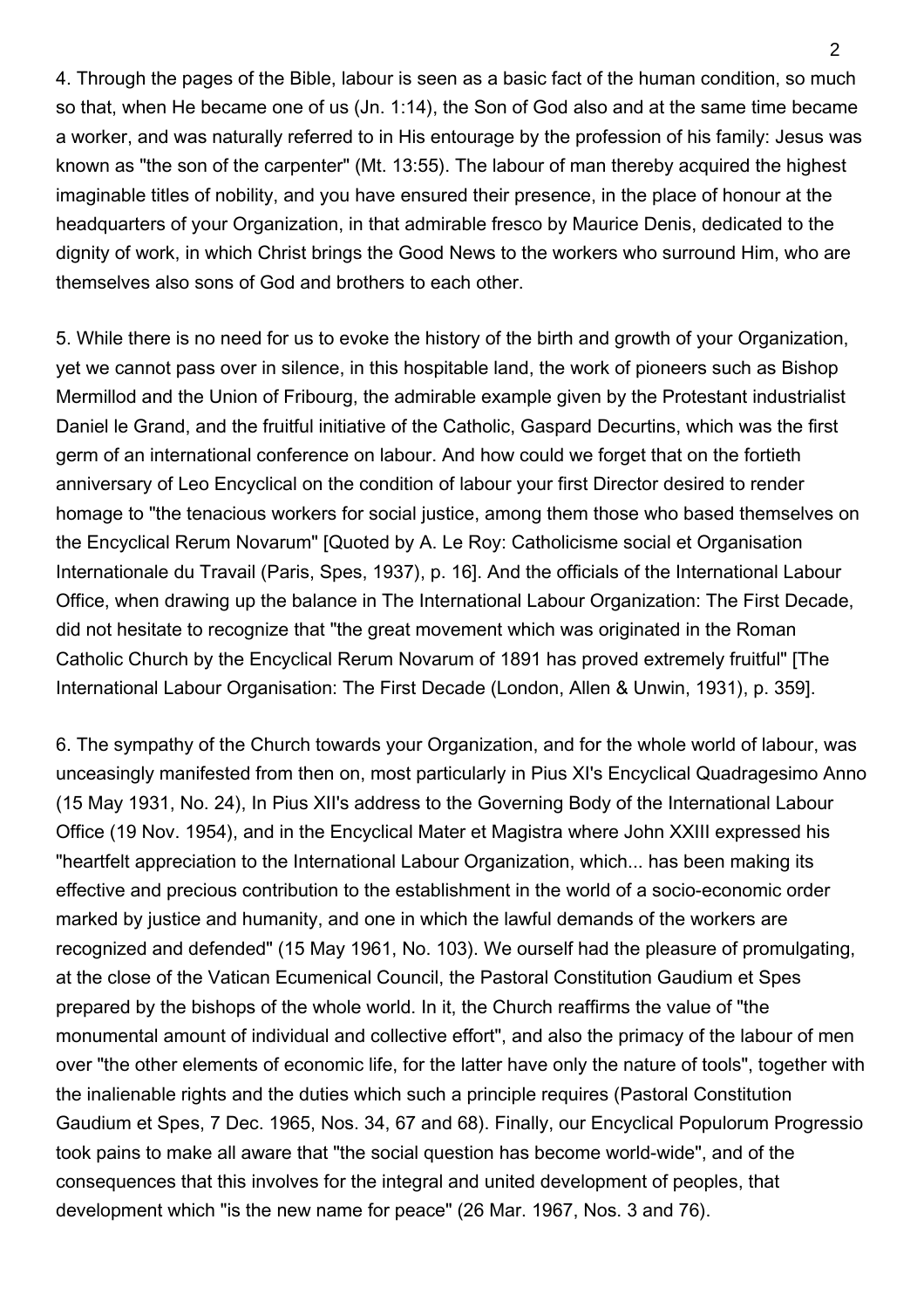7. In other words, we are an attentive observer of the work you accomplish here, and more than that, a fervent admirer of the activity you carry on, and also a collaborator who is happy to have been invited to celebrate with you the existence, functions, achievements and merits of this world institution, and to do so as a friend. Nor do we wish to omit on this solemn occasion the other international institutions of Geneva, starting with the Red Cross, which are all well-deserving and laudable institutions to which we are glad to extend our respectful greetings and our warmest good wishes.

8. To us, who belong to an institution exposed to the wear of time for two thousand years, the fifty years untiringly dedicated to the International Labour Organization are a source of fruitful meditation. Everyone knows that such endurance is quite exceptional in the history of our century. The inevitable precariousness of human affairs, made even more evident and all-consuming by the acceleration of modern civilization, has not shaken your institution, to whose ideal we wish to render homage, namely "universal and lasting peace, based on social justice" (Constitution of the International Labour Organization, Preamble). The ordeal of the disappearance of the League of Nations, to which it was organically bound, and the fact of the birth of the United Nations on another continent, far from taking away the needs for its existence, provided it rather with an opportunity, by means of the well-known Declaration of Philadelphia twenty-five years ago, to confirm and better define them, rooting them more deeply in the reality of society's progress. "All human beings, irrespective of race, creed or sex, have the right to pursue both their material wellbeing and their spiritual development in conditions of freedom and dignity, of economic security and equal opportunity" [Ibid. Annex, II (a)].

9. With all our heart we rejoice with you at the vitality of your fifty-year-old but still young institution, ever since its birth in the Peace Treaty of Versailles in 1919. Who can recount the work, the toil, the night watches so fruitful in courageous decisions of benefit to all workers as well as for the life of mankind, performed by all those who with great merit dedicated their talent and activity to this organization? Among all of these, we cannot omit to mention the first Director, Albert Thomas, and his present successor, David Morse. Nor can we omit to mention that at their request, and almost from the very beginning, a priest has always been included among those who constituted, constructed, sustained and served this outstanding institution. We are grateful to all for the work they have accomplished, and we express the wish that it may happily continue its complex and difficult mission which is truly providential for the greater good of modern society.

10. Those better informed than we are can say how great is the sum of the activities of the International Labour Organization during fifty years of existence, how imposing the results achieved by its 128 Conventions and its 132 Recommendations.

11. But there is a primordial fact of capital importance in this array of material which cannot be left unmentioned. Here - and this a decisive event in the history of civilization - here the labour of man is treated as a matter of basic concern. It was not always thus, as is well known, during the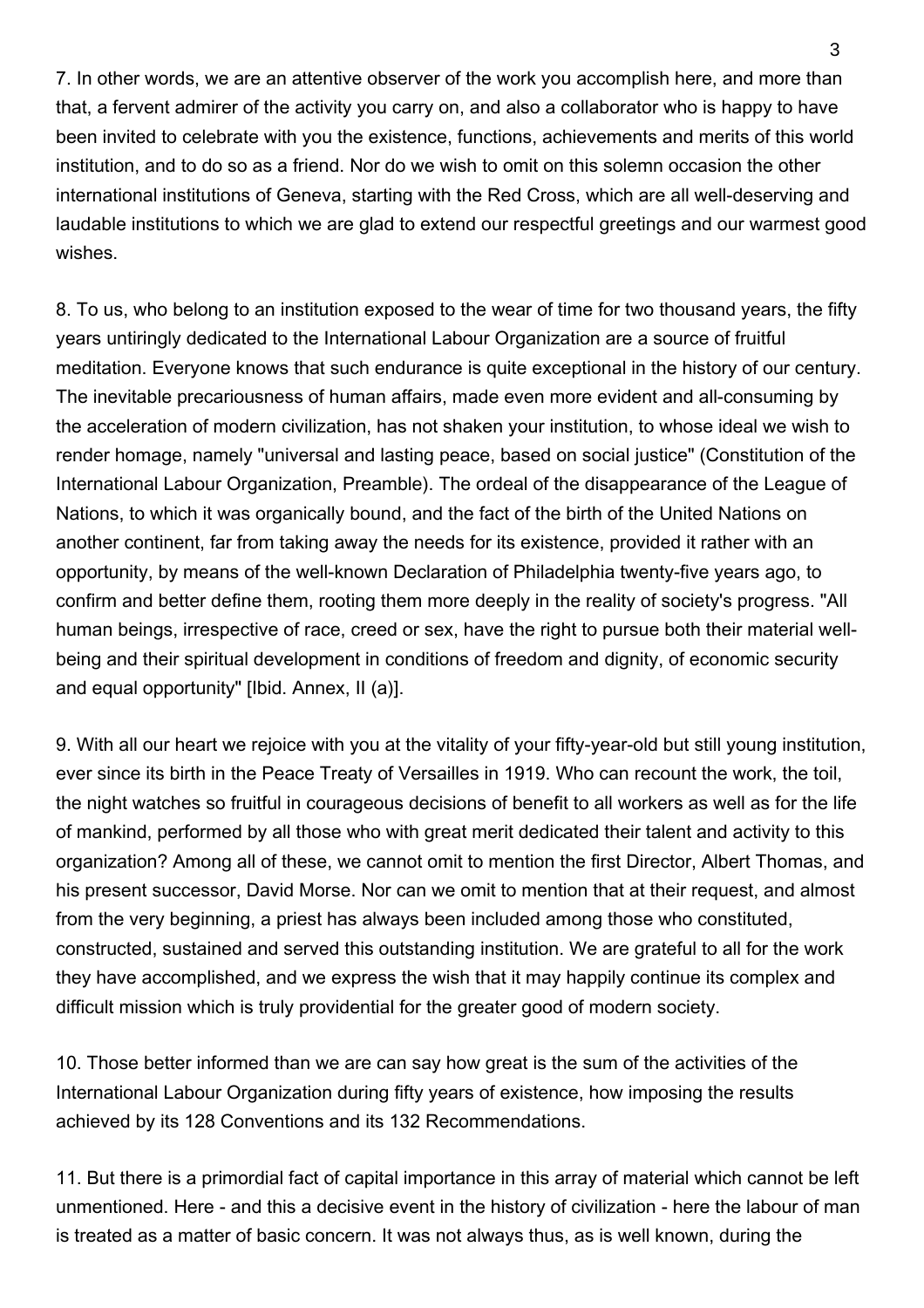already long history of mankind. One may recall the ancient concept of labour (See, for example, Cicero: De Officiis 1:42), the disrepute it implied, the slavery it involved - that horrible plague of slavery which, unfortunately, has not yet entirely disappeared from the face of the earth. The modern concept, of which you are the heralds and defenders, is completely different. It is based on a fundamental principle which has been brought out conspicuously by Christianity: in labour, it is man who comes first. Whether he be an artist or an artisan, contractor, peasant or labourer, manual or intellectual, it is man who works, it is for man that he works. An end has been put to the priority of labour over the labourer, to the supremacy of technical and economical necessities over human needs. Never again will work be superior to the worker, never again will work be against the worker; but always work will be for the worker, work will be in the service of man, of all men and of all of man.

12. How can an observer avoid being impressed by seeing that this concept has been defined at the theoretically least favourable moment for the affirmation of the primacy of the human factor over the product of work, at the moment of the progressive introduction of the machine which multiplies inordinately the output of labour and tends to take its place? In an abstract vision of things, the work now accomplished by the machine and its energies, which are no longer supplied by the arm of man but by the formidable secret forces of tamed nature should, in the judgment of the modern world, so predominate as to eliminate concern for the labourer, who will otter be freed from the extenuating and humiliating weight of a physical effort out of all proportion to his limited output. But this has not occurred. At the very moment of the triumph of technology and its gigantic effects on economic production, it is man who draws upon himself the concentrated attention of the philosopher, the sociologist and the politician. For in the final analysis there are nc true riches but the riches of man. Now it is evident to all that the introduction of technique into the process of human activities would be to the detriment of man, if man did not always remain its master, and dominate its evolution. If "one must recognize in all justice the irreplaceable contribution made by the organization of labour and by the progress of industry to what development has accomplished" (Populorum Progressio, No. 26), still you recognize better than anyone else the evil results of what has been called the fragmentation of labour in contemporary industrial society [Cf. G. Friedmann: Où va le travail humain (Paris, Gallimard, 1950) and idem, The anatomy of Work, The Implications of Specialization (translated by W. Rawson)(London, Heinemann, 1961)]. Instead of helping man become more of a man it dehumanizes him; instead of expanding him, it stifles him under a cloak of heavy boredom. Work is still ambivalent, and its organization may easily depersonalize the one who performs it, if he becomes its slave, abdicates intelligence and freedom, and even loses his dignity through it (Mater et Magistra, No. 83; Populorum Progressio, No. 28). Who does not see that work, which gives rise to marvellous fruits when it is truly creative, can also (Cf. Ex. 1:8-14), when caught up in the cycle of arbitrary will, injustice, rapacity and violence, become a real social scourge, as is attested by those labour camps, organized as institutions, which have been the shame of the civilized world.

13. Who can describe the sometimes terrible drama of the modern worker, torn by his twofold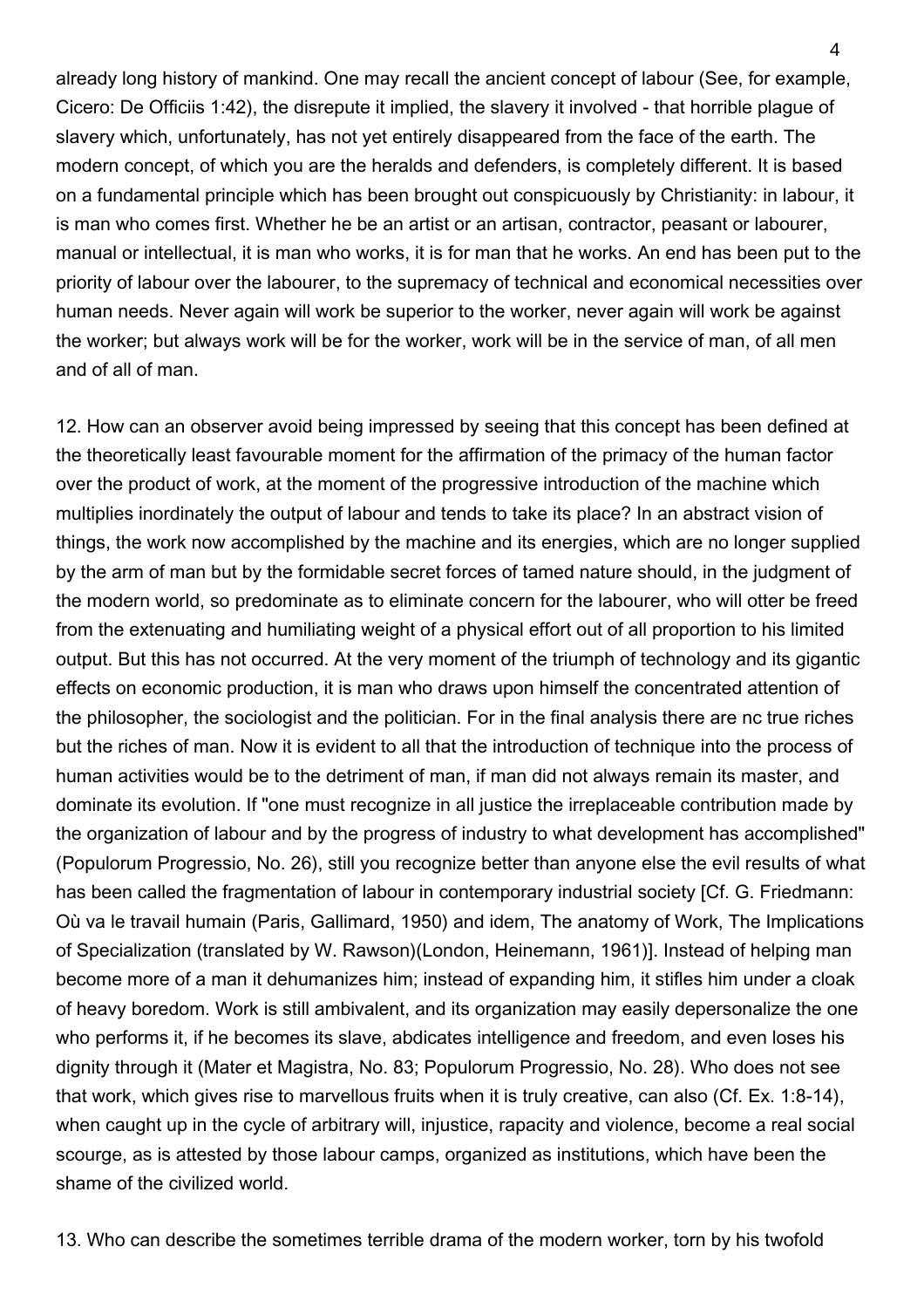destiny as the source of grandiose achievements, too often tormented by the intolerable sufferings of a miserable proletarian condition, in which hunger is joined to social degradation to create a state of real insecurity, both personal and family? You have understood this. It is labour as a human, prime and fundamental fact which constitutes the vital root of your Organization and makes it into a magnificent tree, which extends its branches throughout the whole world because of its international character, a tree which is the honour of our times, with an ever fertile root which nourishes it in continual organic activity. It is that same root which forbids you to favour particular interests and places you in the service of the common good. It constitutes your special genius and its fecundity; that of intervening always and everywhere to supply remedies for labour conflicts, avert them if possible, give spontaneous aid to victims, work out new protection against new dangers, improve the conditions of workers while respecting the objective equilibrium of real economic possibilities, struggle against any form of segregation which generates inferiority on any ground - slavery, caste, race, religion or class - in a word, to defend for all and against all, the freedom of all workers, and secure lasting victory for the ideal of brotherhood among men, all equal in dignity.

14. Such is your vocation. Your action is based, not on an unavoidable and implacable struggle between those who supply work and those who execute it, nor on the partiality of those who defend interests and functions. On the contrary, it is a freely organized and socially disciplined and organic participation in the responsibilities and in the profits of work. It has a single aim: not money, not power, but the good of man. It is more than an economic concept, it is better than a political concept: it is a moral and human concept which inspires you, namely social justice, to be built up, day by day, freely and of common accord. Discovering ever more completely whatever the good of the workers requires, you make others aware of it little by little, and propose it to all as an ideal. More than this, you translate it into new rules of social conduct, which impose themselves as norms of law. Thus you ensure a permanent passage from the ideal order of principles to the juridical order, that is, to positive law. In a word, you gradually refine and improve the moral conscience of mankind. This is an arduous and delicate task indeed, but it is so lofty and so necessary, and calls for the collaboration of all true friends of man. How then could we not give it our adherence and our support?

15. Along your way, obstacles to be removed and difficulties to be surmounted will not be lacking. But you have foreseen this, and to confront them you have recourse to an instrument and a method which could, of themselves, suffice as a justification for your institution. Your original and organic instrument is to bring together the three forces at work in the human dynamics of modern labour: men of government, employers, and workers. And your method, that has become a model, is to harmonize these three forces, so that they do not oppose each other, but combine "in a courageous and productive collaboration" (Pius XII, Address to the Governing Body of the ILO), by means of constant dialogue for the study and solution of ever renewed and recurring problems.

16. This excellent modern concept fully deserves to replace once and for all that concept which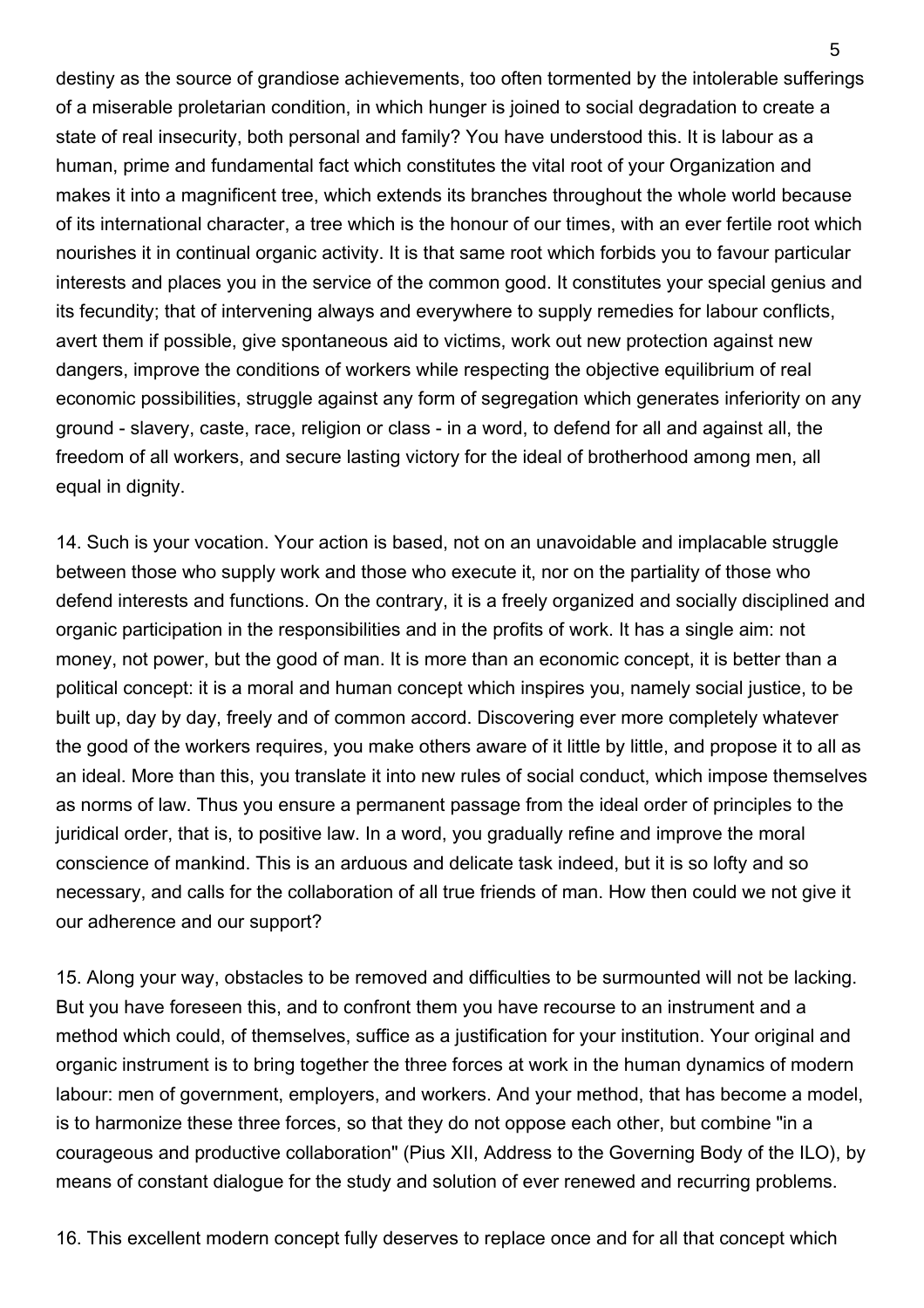has unfortunately dominated our epoch, emphasizing efficiency at the cost of agitation which too often generates new sufferings and ruins, thus risking the loss rather than the consolidation of the results obtained at the price of sometimes dramatic struggles. It must be solemnly proclaimed: labour conflicts cannot be remedied by artificially imposed conditions which fraudulently deprive the worker and the whole social community of their first and inalienable human prerogative, which is freedom. Nor can they be remedied by solutions which result solely from the free play - as it is called - of the determinism of economic factors. Such remedies may indeed have an appearance of justice, but they do not possess its human reality. It is only when the deepest reasons of these conflicts are understood, and the just claims they express are satisfied, that you can avert their dramatic explosion and avoid its ruinous consequences. Let us repeat, in the words of Albert Thomas: "The social factor must take precedence over the economic factor; it must regulate and guide it, in the highest cause of justice" (The International Labour Organization: The First Decade, op. cit., Preface, p. XII). That is why the International Labour Organization offers today, in that closed arena of the modern world in which interests and ideologies are dangerously opposed, an open road towards a better future for mankind. Perhaps more than any other institution, you can contribute to this, quite simply, by being actively and inventively true to your ideal: universal peace through social justice.

17. It is for this reason that we have come here to give you our encouragement and our agreement, to invite you also to persevere tenaciously in your mission of justice and peace, to assure you of our humble but sincere fellowship. For it is the peace of the world which is at stake, and the future of mankind. This future can only be built up by peace among all the human families at work, between classes and peoples, a peace which rests upon an ever more perfect justice among all men (Cf. Pacem in Terris; Populorum Progressio, No. 76).

18. In this stormy hour of mankind's history, full of peril but also filled with hope, it is in large measure for you to build justice and thus to ensure peace. Do not think that your task is ended; on the contrary, it daily becomes more urgent. How many and what terrible evils, how many deficiencies, abuses, injustices, sufferings, laments, still rise up from the world of labour! Allow us in your presence to act as interpreter of all those who suffer unjustly, who are unworthily exploited, outrageously scorned in body and soul, debased by a degrading work systematically willed, organized and imposed upon them. Hear this cry of sorrow which still rises up from suffering humanity!

19. Struggle, courageously and untiringly, against the abuses which are ever reborn, the injustices ever renewed; induce particular interests to submit to the wider vision of the common good; adapt older provisions to new needs, develop new provisions, urge nations to ratify them; and take the means to ensure their respect, for "it would be vain to proclaim human rights if, at the same time everything were not done to ensure the duty of respecting them, respect by everyone, at all times and for all men" (Message to the International Conference on Human Rights, Teheran, 15 Apr. 1968. See below, Par. 413).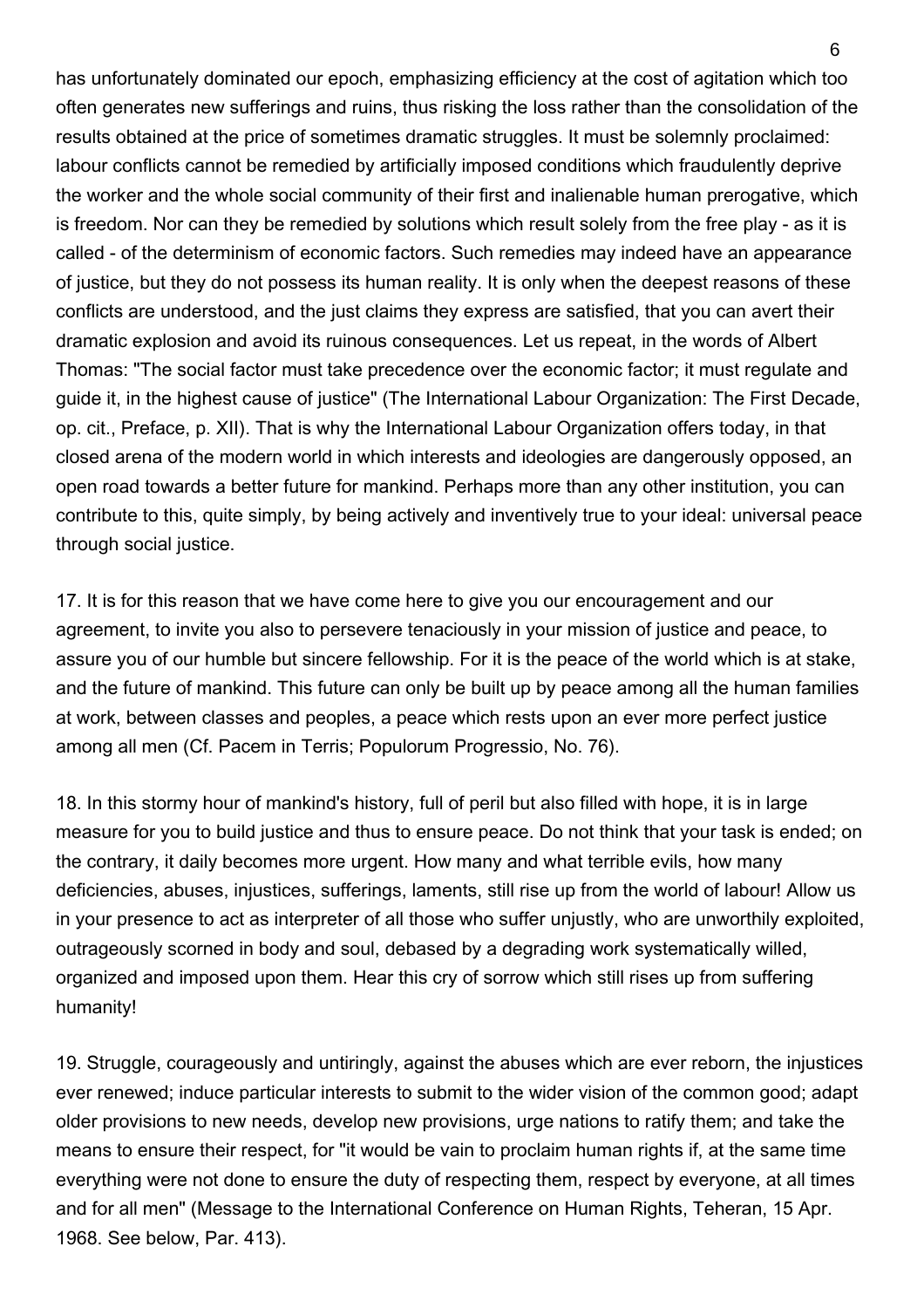20. We presume to add this: It is against himself that you must defend man, for man is threatened with becoming only a part of himself, with being reduced, as has been said, to one dimension only [Cf. H. Marcuse: One-Dimensional Man: Studies on the Ideology of Advanced Industrial Society (Boston, Beacon Press, 1964)]. At all costs he must be prevented from becoming only the mechanized servant of a blind machine which devours the best of himself, or of a State tempted to subject all energies to its service alone. It is man that you must protect, man carried away by the formidable forces which he unleashes and, as it were, swallowed up by the gigantic progress of his work, man swept along by the irresistible current of his inventions and, as it were, stunned by the growing contrast between the prodigious increase of the goods at his disposal, and their distribution, so easily made unjustly, between men and between peoples. The myth of Prometheus casts its disquieting shadow over the drama of our times, when the conscience of man is failing to raise itself up to the level of his activity, and to assume its serious responsibilities, faithful to the design of God's love for the world. Have we forgotten the lesson of the tragic story of the Tower of Babel, when the conquest of nature by men forgetful of God was accompanied by the disintegration of human society? (Gen. 11:1-9).

21. Overcoming all the destructive forces of contestation and "babelization", it is the city of men which must be built up, a city of which the sole durable cement is fraternal love between races and peoples as well as between classes and generations. Through those conflicts which rend our era it is not so much a claim to have, as it is a lawful desire to be, which is ever more strongly affirmed (Populorum Progressio, Nos. 1 and 8). For fifty years you have woven an ever closer fabric of juridical rules which protect the labour of men, women and youth, ensuring its proper remuneration. Now you must take steps to ensure the organic participation of all workers, not only in the fruits of their labour, but also in the economic and social responsibilities upon which their future and the future of their children depend (Cf. Gaudium et Spes, No. 68).

22. You must also ensure the participation of all peoples in the building of the world, and take thought now for the less favoured, just as yesterday your first care was for the least favoured social categories. This means that your legislative work must continue boldly and strike out resolutely along new paths, to guarantee the common right of peoples to their integral development and enable in each instance "all peoples to become the artisans of their destiny" (Populorum Progressio, No. 65). This challenge is made to you today, at the dawn of the Second Development Decade. It is for you to take it up. It is for you to take the decisions which will avert the disappointment of such great hopes, and disarm the temptations of destructive violence. You must express in rules of law that solidarity which is becoming ever more definite in the consciences of men. Just as, yesterday, you guaranteed by your legislation the protection and survival of the weak against the power of the strong - for, as Lacordaire said long ago, "Between the strong and the weak, it is freedom which oppresses and law which sets free" [52nd Conference de Notre-Dame, Lent, 1848, in Oeuvres, of Fr. Lacordaire (Paris, Poussielgue, 1872), Vol. IV, p. 494] - so now and henceforth you must master the rights of strong peoples, and favour the development of weak peoples, by creating the conditions, not only theoretical but practical, for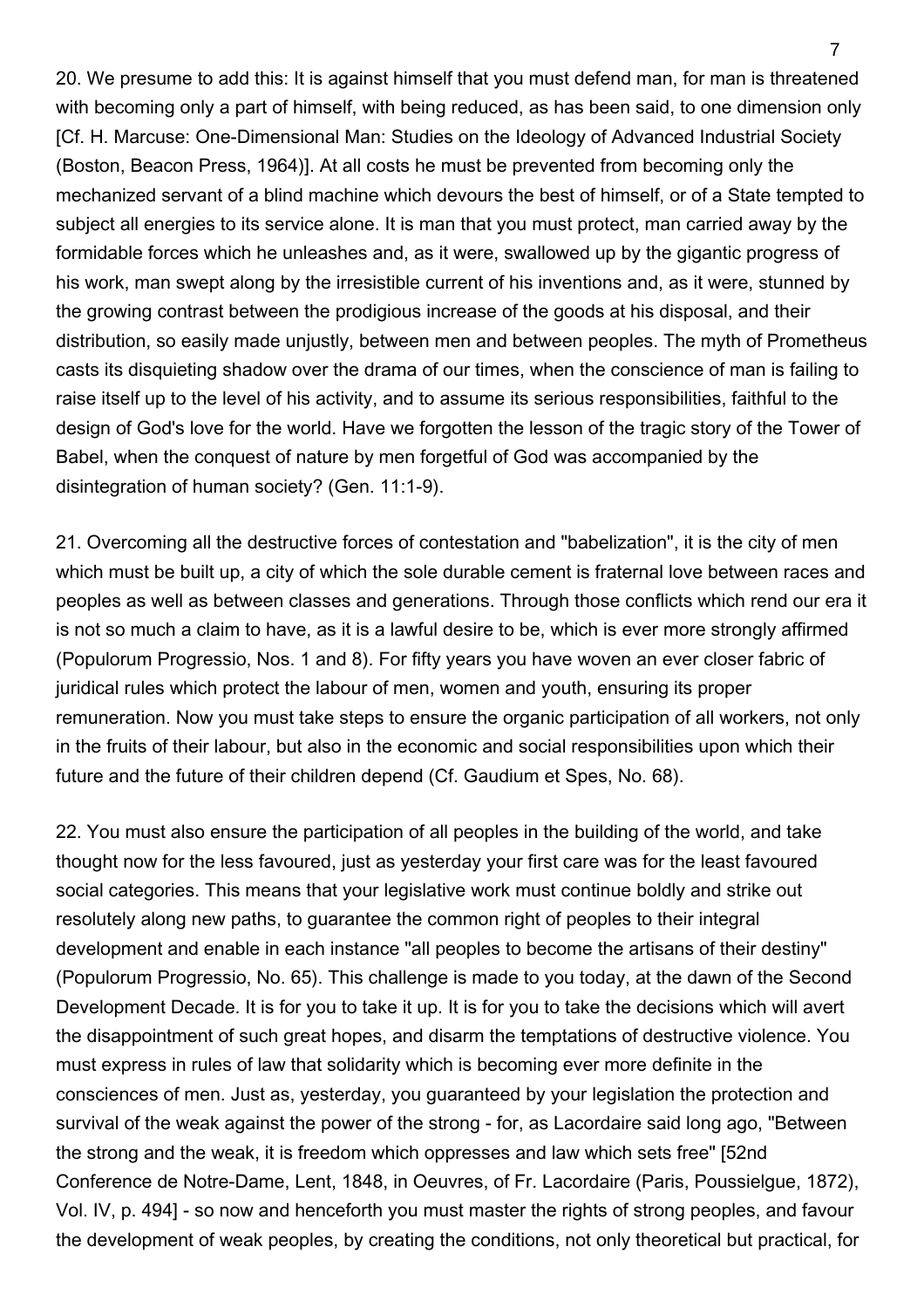a real international law of labour, as between the peoples. Like each man, so too each people must be able by its work to develop itself, to grow in humanity, to pass from less humane conditions to more humane ones (Cf. Populorum Progressio, Nos. 15 and 20). For this, appropriate conditions and means are necessary, and a common will, of which your Conventions, freely worked out between governments, workers and employers could and should progressively provide the proper expression. Several specialized organizations are already at work to construct this great edifice. It is upon this path that you must advance.

23. In other words, even though technical arrangements are indispensable, yet they cannot bear fruit without an awareness of the universal common good which animates and inspires research and sustains efforts, without this ideal which urges all to rival each other in building a world of brotherhood. This world of tomorrow will have to be built up by the youth of today, but it is for you to prepare them for this. Many of them receive insufficient training, and have no real possibility of learning a trade and finding work. Many, too, have jobs which have no meaning for them, the monotonous repetition of which may indeed secure profit for them, but cannot suffice to give them a reason for living, to satisfy their lawful aspiration to take their place as men in society. Who has not sensed, in the rich countries, their anxiety at the invasion of technocracy, their rejection of a society which has not succeeded in integrating them into itself; and, in poor countries their lament that, for lack of sufficient training and fitting means, they cannot make their generous contribution to the tasks which call for it? In the present changing world, their protest resounds like a cry of suffering and an appeal for justice. Amid the crisis which shakes modern civilization, the expectation of youth is anxious and impatient: let us strive to open up for them the paths of the future, offer them useful tasks and prepare them for their performance. There is so much to be done in this domain. However, you are well aware of this, and we congratulate you on having included in the programme of your 53rd Session the study of special youth employment and training schemes for development purposes [ILO: Special Youth Employment and Training Schemes for Development Purposes, Report VIII (1), International Labour Conference, 53rd Session, Geneva 1969 (Geneva 1968)].

24. A vast programme, Gentlemen, well capable of arousing your enthusiasm and galvanizing all your energy, in the service of that great cause which is yours - and also ours - the cause of man. In this peaceful combat, the disciples of Christ intend to take part with all their heart. For, if it is important that all human forces work together for this promotion of man, then the spirit must be put in the place proper to it, in the first place, because the Spirit is Love. Is this not clear? This work of construction surpasses the strength of man alone. But, as the Christian knows, he is not alone with his brothers in this work of love, of justice and of peace, in which he sees the preparation and pledge of that eternal city which he awaits from the grace of God. Man is not left to himself in a lonely crowd. The city of men which he is building is that of a family of brothers, of children of the same Father, sustained in their efforts by a strength which animates and supports them, the force pf the Spirit; a mysterious but real strength, not magic, nor totally unknown to our experience, both historical and personal, for it has expressed itself in human words. And its voice resounds more